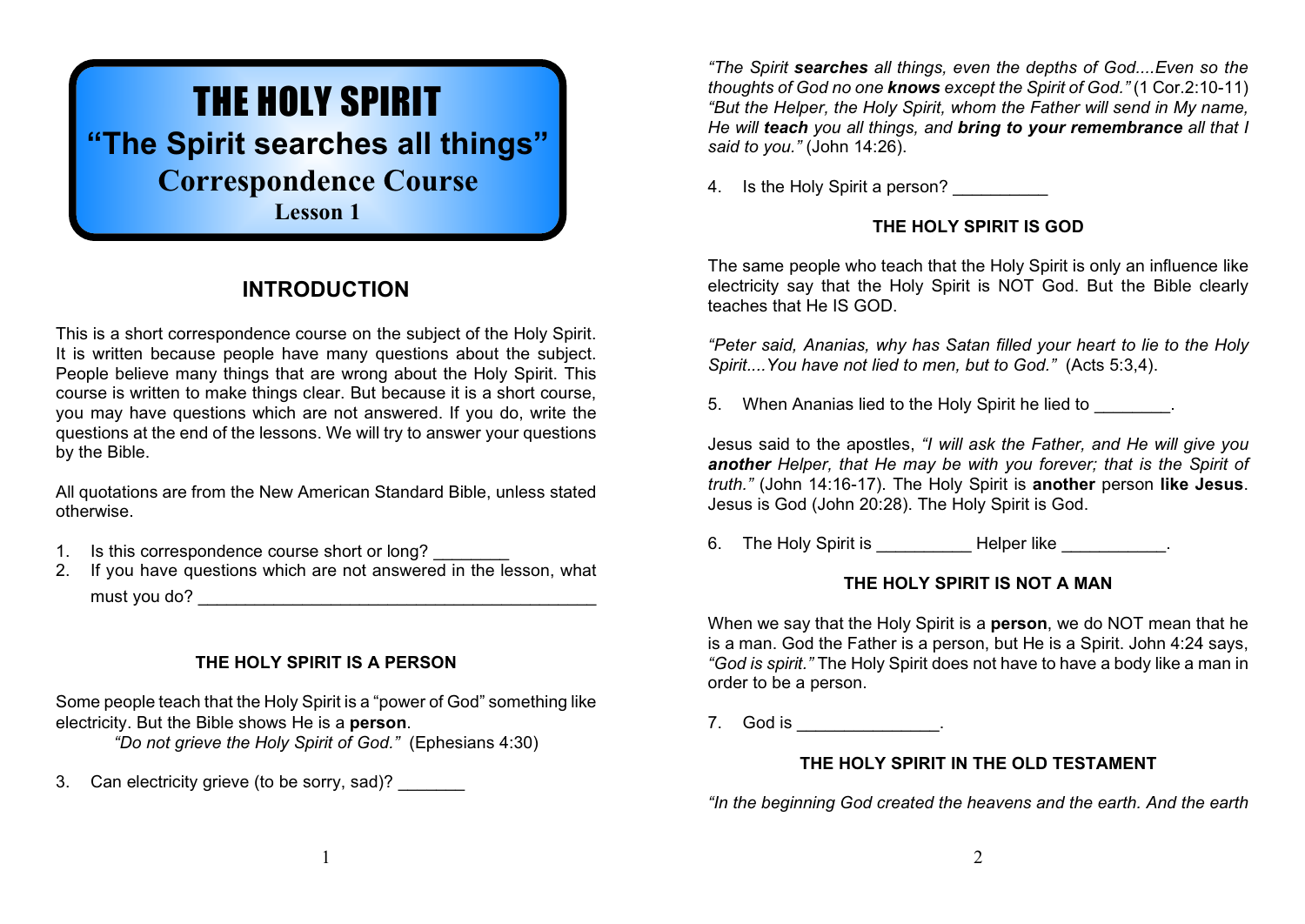

*was formless and void* (empty)*, and darkness was over the surface of the deep; and the spirit of God was moving over the surface of the waters."* (Genesis 1:1-2). The Holy Spirit therefore helped in the creation of our world!

8. In the beginning where was the Spirit of God moving?

God's Spirit is mentioned many times in the Old Testament. He came upon certain people (Judges 3:10; 6:33-35; 11:29; 14:6). The men who wrote the Old Testament were guided by the Holy Spirit. *"But know this first of all, that no prophecy of Scripture is a matter of one's own interpretation, for no prophecy was ever made by an act of human will, but men moved by the Holy Spirit spoke from God."* (2 Peter 1:20-21). God's Spirit has been working ever since the beginning.

9. The writers of the Old Testament books spoke from God because

they were example by the the set of the set of the set of the set of the set of the set of the set of the set o

# **JESUS AND THE HOLY SPIRIT**

*"And it came about in those days that Jesus came from Nazareth in Galilee, and was baptized by John in the Jordan. And immediately coming up out of the water, He saw the heavens opening, and the Spirit like a dove descending upon Him; and a voice came out of the heavens: 'Thou art My beloved Son, in Thee I am well-pleased.'"* (Mark 1:9-11).

When the Holy Spirit came to Jesus, He brought His power to Jesus. Jesus said, *"For He whom God has sent speaks the words of God; for He gives the Spirit without measure."* (John3:34). Jesus received the Spirit "without measure." **All** the power of the Holy Spirit was at the command of Jesus.

- 10. After Jesus was baptized the Holy Spirit descended upon Him in the form of a  $\qquad \qquad \ldots \qquad \ldots$
- 11. Jesus received the Holy Spirit without

# **THE PROMISE OF THE HELPER**

It was the night when Judas was going to betray Jesus. After Jesus ate the Passover supper with His apostles He said to them: *"And I will ask the Father, and He will give you another Helper, that He may be with you forever; that is the Spirit of truth, whom the world cannot receive, because it does not behold Him or know him, but you know Him because He abides with you, and will be in you. I will not leave you as orphans; I will*

 $\frac{1}{2}$  ,  $\frac{1}{2}$  ,  $\frac{1}{2}$  ,  $\frac{1}{2}$  ,  $\frac{1}{2}$  ,  $\frac{1}{2}$  ,  $\frac{1}{2}$  ,  $\frac{1}{2}$  ,  $\frac{1}{2}$  ,  $\frac{1}{2}$  ,  $\frac{1}{2}$  ,  $\frac{1}{2}$  ,  $\frac{1}{2}$  ,  $\frac{1}{2}$  ,  $\frac{1}{2}$  ,  $\frac{1}{2}$  ,  $\frac{1}{2}$  ,  $\frac{1}{2}$  ,  $\frac{1$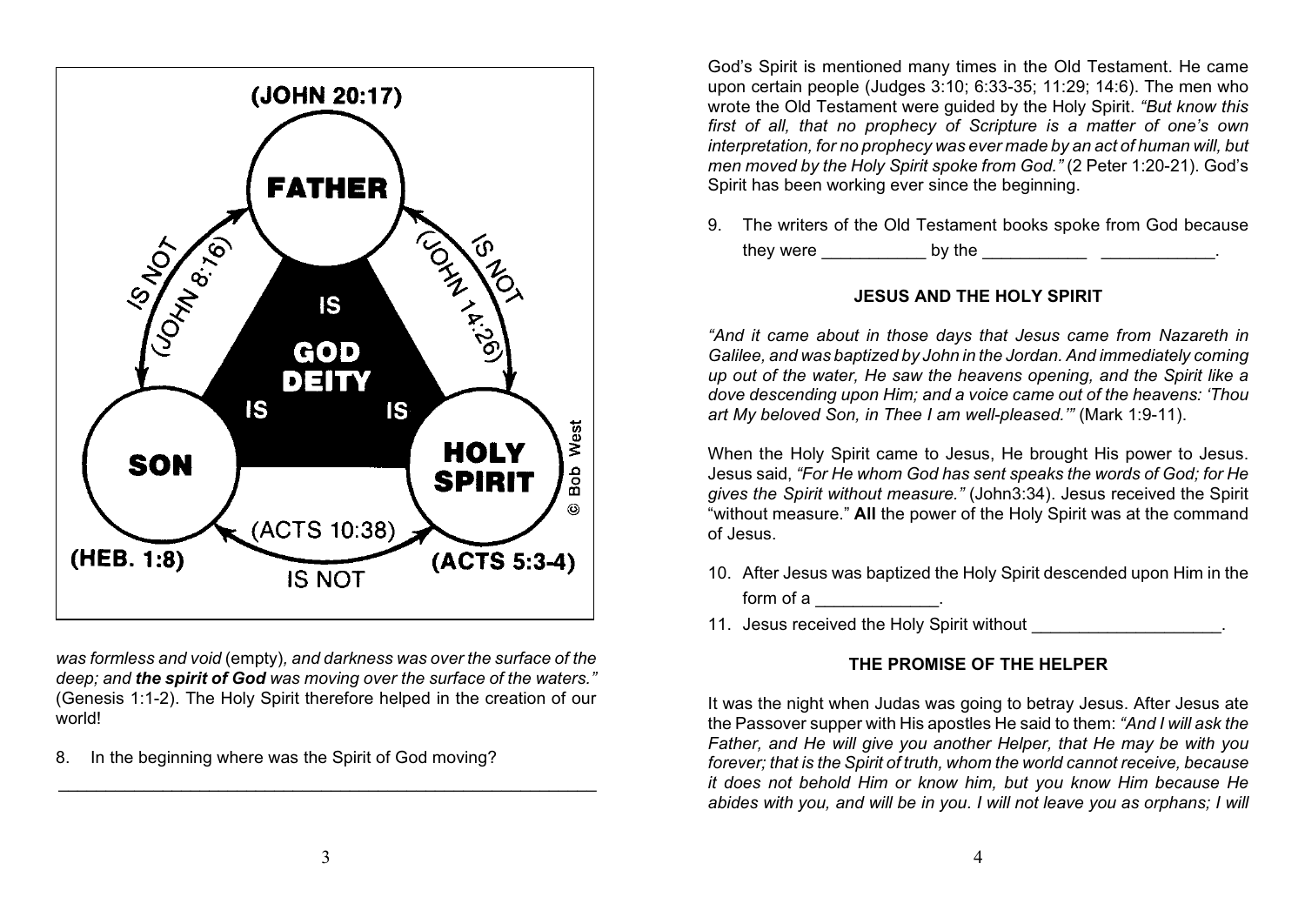*come to you."* (John 14:16-18). (The King James Version uses the word "Comforter" instead of "Helper.") These verses tell us that after Jesus went back to heaven He was going to send the Holy Spirit to His apostles. He calls the Holy Spirit the "Helper" and "the Spirit of truth." He was their "Helper" because He would give them everything they needed to do what Jesus wanted them to do. He is the "Spirit of truth" because He brought the truth to the apostles.

Jesus told them what the Holy Spirit would do for them. He said, *"But the Helper, the Holy Spirit, whom the Father will send in my name, He will teach you all things, and bring to your remembrance all that I said to you."* (John 14:26). *"But when He, the Spirit of truth comes, He will guide you into all the truth; for He will not speak on His own initiative, but whatever He hears, He will speak; and He will disclose to you what is to come. He shall glorify Me; for He shall take of Mine, and shall disclose it to you."* (John 16:13-14).

- 12. In John 14:16 the Holy Spirit is called "another  $\ddot{\hspace{1cm}}$ "
- 13. To whom was Jesus speaking when He promised the Holy Spirit to "teach you all things"? \_\_\_\_\_\_\_\_\_\_\_\_\_\_\_\_\_\_\_\_\_\_\_\_\_\_\_\_\_\_\_\_\_\_\_
- 14. Whom was the Holy Spirit going to glorify?

#### **THE BAPTISM OF THE HOLY SPIRIT**

John the Baptist said: *"As for me, I baptize you in water for repentance, but He who is coming after me* (Jesus) *is mightier than I, and I am not even fit to remove His sandals; He Himself will baptize you with the Holy Spirit and fire."* (Matthew 3:11).

15. Who was going to baptize with the Holy Spirit?

(Note: The baptism of fire is described in the next verse: *"And His winnowing fork is in His hand, and He will thoroughly clean His threshing floor; and He will gather His wheat into the barn, but He will burn up the chaff with unquenchable fire."* (Matthew 3:12) the baptism of fire is punishment in Hell!)

16. What will Jesus burn the wicked with?

#### **BAPTISM ON THE APOSTLES**

After Jesus was raised from the dead He was on the earth for 400 days. At the end of that time, Acts 1:4-5 says: *"And gathering them together, He commanded them not to leave Jerusalem, but to wait for what the Father had promised, 'Which,' he said, 'you heard of from me; for John baptized with water but you shall be baptized with the Holy Spirit not many days from now.'"*

17. Jesus commanded the the to stay in the stay in  $\sim$ until they received what the Father had

This wonderful baptism is described in Acts 2:1-4. *"And when the day of Pentecost had come, they were all together in one place. And suddenly there came from heaven a noise like a violent, rushing wind, and it filled the whole house where they were sitting. And there appeared to them tongues as of fire distributing themselves, and they rested on each one of them. And they were all filled with the Holy Spirit and began to speak with other tongues, as the Spirit was giving them utterance."*



- 18. What **sound** came with the baptism of the Holy Spirit? \_\_\_\_\_\_\_\_\_\_
- 19. What did they **see** when they were baptized with the Holy Spirit?

\_\_\_\_\_\_\_\_\_\_\_\_\_\_\_\_\_\_\_\_\_\_\_\_\_\_\_\_\_\_\_\_\_\_\_\_\_\_\_\_\_\_\_\_\_\_\_\_\_\_\_\_\_\_

\_\_\_\_\_\_\_\_\_\_\_\_\_\_\_\_\_\_\_\_\_\_\_\_\_\_\_\_\_\_\_\_\_\_\_\_\_\_\_\_\_\_\_\_\_\_\_\_\_\_\_\_\_\_

\_\_\_\_\_\_\_\_\_\_\_\_\_\_\_\_\_\_\_\_\_\_\_\_\_\_\_\_\_\_\_\_\_\_\_\_\_\_\_\_\_\_\_\_\_\_\_\_\_\_\_\_\_\_

20. What did they **do** when they were baptized with the Holy Spirit?

#### **WHY WERE THE APOSTLES BAPTIZED WITH THE HOLY SPIRIT?**

A) We already read in John 16:13 that the Holly Spirit was going to guide the apostles into "all the truth." From the time of their baptism they were inspired by the Holy spirit to speak everything Jesus wanted to be taught.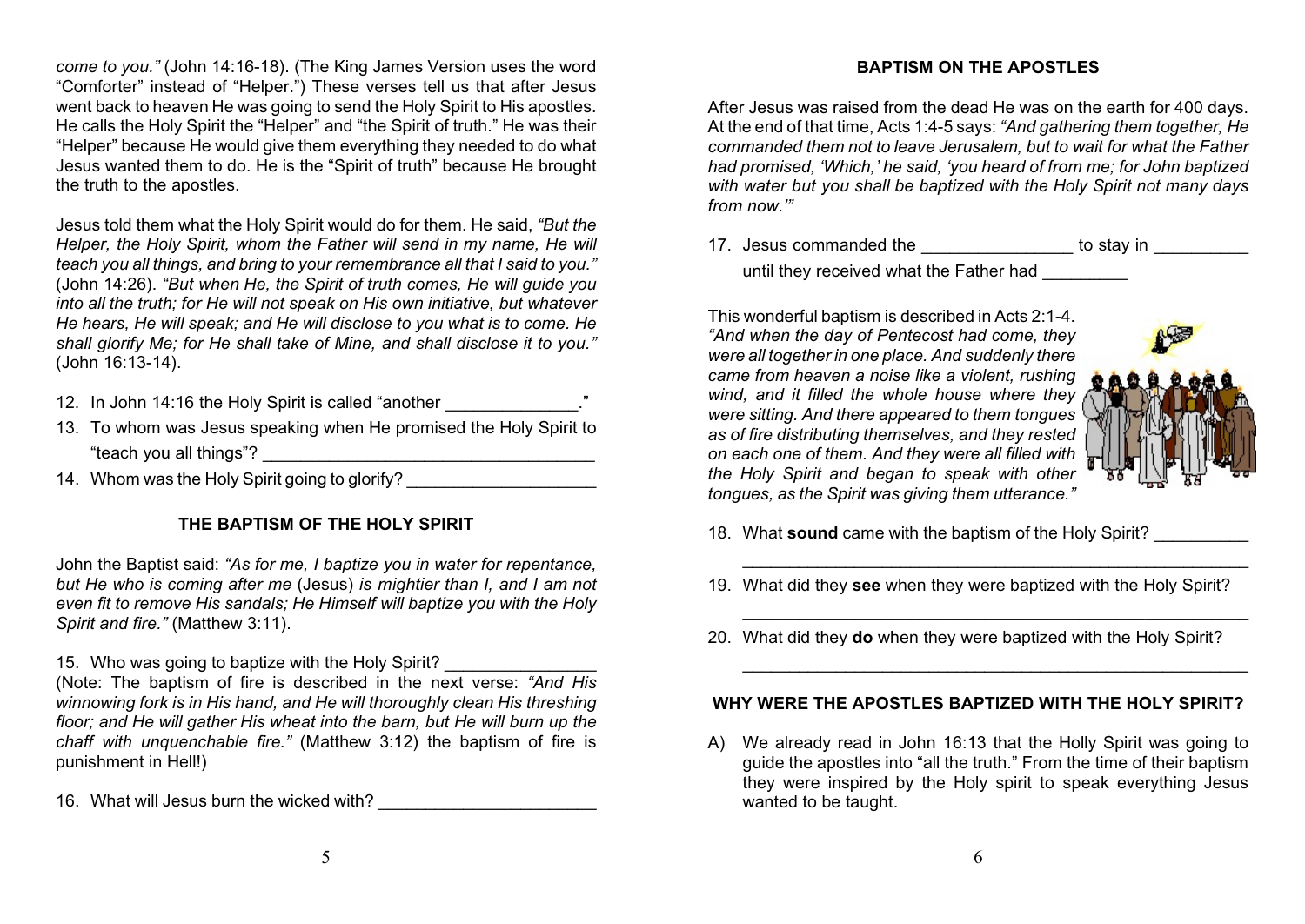- B) In addition, Jesus had promised that "signs" would follow those who believed (Mark 16:17-20). The baptism of the Holy Spirit gave the apostles power to perform all kinds of signs and miracles. These signs proved that the apostles were preaching the word of God.
- C) Other Christians needed some of these "gifts of the Holy Spirit." The baptism of the Holy Spirit gave the apostles the power to lay their hands on Christians and give them these gifts. (See Acts 8:14-18; Acts 19:6).
- 20. The three purposes of the baptism of the Holy Spirit on the apostles are:

| а. |  |  |
|----|--|--|
|    |  |  |
| b. |  |  |
|    |  |  |
| С. |  |  |

# **BAPTISM OF THE HOLY SPIRIT ON THE GENTILES**



For several years after the Holy Spirit came on the apostles (Acts 2) the gospel was preached only to Jews. Then the time came in God's plan for the Gentiles to be children of God also. God chose Cornelius to be the first Gentile to be saved. You can read the story in Acts 10. Cornelius was an officer in the roman army. He was a very good man. He worshiped God with all his house. But he was not yet saved.

21. Who was the first Gentile to be saved by the gospel?

23. Was he a good man?

Then the angel of the Lord told him to send for Peter **who** *"shall speak words to you by which you will be saved"* (Acts 11:14). God then sent a vision to Peter (Acts 10:9-16 to show Peter that it was right to preach to Gentiles.

\_\_\_\_\_\_\_\_\_\_\_\_\_\_\_\_\_\_\_\_\_\_\_\_\_\_\_\_\_\_\_\_\_\_\_\_\_\_\_\_\_\_\_\_\_\_\_\_\_\_\_\_\_

24. What was Cornelius saved by? (See Acts 11:14 above)

Peter went to Cornelius and preached the gospel to him. *"While Peter was still speaking these words, the Holy Spirit fell upon all those who were listening to the message. And all the circumcised believers who had come with Peter were amazed, because the gift of the Holy Spirit had been poured out upon the Gentiles also. For they were hearing them speaking with tongues and exalting God"* (Acts 10:44-46).

25. Why were the Jews who were with Peter amazed?

Later Peter told the church at Jerusalem about this. He said, *"And as I began to speak, the Holy Spirit fell upon them, just as He did upon us at the beginning. And I remembered the word of the Lord, how He used to say, 'John baptized with water, but you shall be baptized with the Holy Spirit'"* (Acts 11:15-16).

\_\_\_\_\_\_\_\_\_\_\_\_\_\_\_\_\_\_\_\_\_\_\_\_\_\_\_\_\_\_\_\_\_\_\_\_\_\_\_\_\_\_\_\_\_\_\_\_\_\_\_\_\_

26. The Holy Spirit fell on Cornelius just as He did upon the apostles at

the \_\_\_\_\_\_\_\_\_\_\_\_\_\_\_\_\_\_\_\_\_\_\_\_\_.

When the Holy Spirit fell upon the apostles on Pentecost (Acts 2:1-4), they spoke with tongues. The same thing happened when the Holy Spirit fell on Cornelius and his friends. The apostles did not lay hands on Cornelius. The Holy Spirit came direct from God. Peter remembered the promise of the baptism of the Holy Spirit. So Cornelius and his friends, who were the first Gentiles to receive the gospel, were baptized with the Holy Spirit.

 $\overline{\phantom{a}}$  , which is a set of the set of the set of the set of the set of the set of the set of the set of the set of the set of the set of the set of the set of the set of the set of the set of the set of the set of th

<sup>22.</sup> What nation was he from?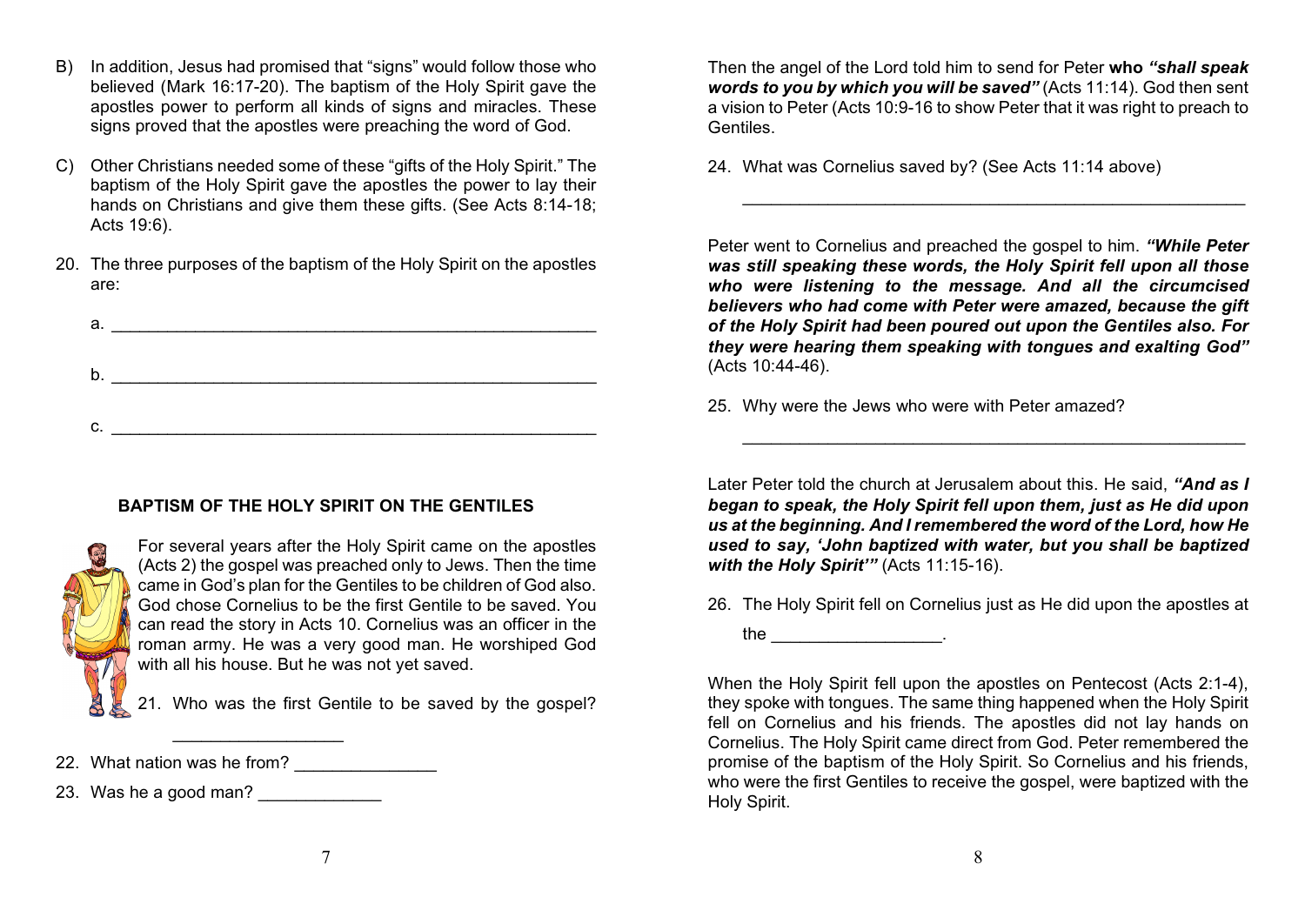27. What did Cornelius do when he was baptized with the Holy Spirit

 $\_$ 

#### **WHY WERE THEY BAPTIZED?**

There are **two reasons** why Cornelius received the baptism of the Holy Spirit.

**The first** is that God prophesied that the Holy Spirit would be poured out upon "all mankind" (Joel 2:28; Acts 2:17). Mankind was divided into two groups – Jews and Gentiles (non-Jews). When the Holy Spirit was poured out upon the apostles on Pentecost, He was poured out upon Jews. When the Holy Spirit was poured out upon Cornelius and his friends, he was poured out upon the Gentiles. The Holy Spirit was therefore poured out upon "all mankind."

- 28. God prophesied that He would pour out His Spirit upon
- 29. Mankind was divided into two groups, \_\_\_\_\_\_\_\_\_\_\_\_\_\_\_\_\_ and

 $\_$ 

30. Which group was Cornelius in?

 $\overline{\phantom{a}}$  . The set of the set of the set of the set of the set of the set of the set of the set of the set of the set of the set of the set of the set of the set of the set of the set of the set of the set of the set o

**The second reason** God baptized Cornelius with the Holy Spirit was to prove that the Gentiles can receive the gospel. After the baptism came, Peter said, *"'Surely no one can refuse the water for these to be baptized who have received the Holy Spirit just as we did, can he?' And he ordered them to be baptized in the name of Jesus Christ"* (Acts 10:47-48). Later Peter again used this baptism to prove that the Gentiles can receive the gospel without being circumcised. He said to the church at Jerusalem, *"If God therefore gave to them the same gift as He gave to us also after believing in the Lord Jesus Christ, who was I that I could stand in God's way?"* (Acts 11:17). Years later some in the church insisted that Gentiles must be circumcised to be saved. Again Peter told about Cornelius. He said, *"And God, who knows the heart, bore witness to them, giving them the Holy Spirit, just as He also did to us; and He made no distinction between us and them, cleansing their hearts by faith"* (Acts 15:8-9).

NOTE: The baptism of the Holy Spirit did NOT save Cornelius. He was saved in the same way as all others. He had to believe and be baptized in water. Read Acts 11:14; Acts 10:47-48; and Acts 15:8-9.

All people who are not Jews can rejoice that the Gentiles, Cornelius and his household, were baptized with the Holy Spirit. This baptism showed clearly that Gentiles can be saved by the same gospel which saves Jews.

31. When Cornelius was baptized with the Holy Spirit, what did that prove? \_\_\_\_\_\_\_\_\_\_\_\_\_\_\_\_\_\_\_\_\_\_\_\_\_\_\_\_\_\_\_\_\_\_\_\_\_\_\_\_\_\_\_\_\_\_\_

\_\_\_\_\_\_\_\_\_\_\_\_\_\_\_\_\_\_\_\_\_\_\_\_\_\_\_\_\_\_\_\_\_\_\_\_\_\_\_\_\_\_\_\_\_\_\_\_\_\_\_\_\_

#### **BAPTISM OF THE HOLY SPIRIT WAS NOT FOR ALL CHRISTIANS**

When Peter told the Jerusalem church about Cornelius he said, *"The Holy Spirit fell upon them, just as He did upon us at the beginning"* (Acts 11:15). The Holy Spirit did not fall upon all Christians. He fell upon the apostles *"at the beginning."* We read about that in Acts 2. The Holy Spirit fell on them at the beginning of the church. We do not read about the baptism of the Holy Spirit on anyone else until it was given to Cornelius.

32. The Holy Spirit fell on the **Example 2018** at the beginning of the church (Acts 2:1-4).

We have already found that the baptism of the Holy Spirit came on the apostles for three reasons. In this lesson we found that He came upon Cornelius for two reasons. The Holy Spirit did all of these things. The baptism was not given to others.

- 33. The two reasons the baptism of the Holy Spirit came upon Cornelius
	- are:
	- a. \_\_\_\_\_\_\_\_\_\_\_\_\_\_\_\_\_\_\_\_\_\_\_\_\_\_\_\_\_\_\_\_\_\_\_\_\_\_\_\_\_\_\_\_\_\_\_\_\_\_\_
	- b. \_\_\_\_\_\_\_\_\_\_\_\_\_\_\_\_\_\_\_\_\_\_\_\_\_\_\_\_\_\_\_\_\_\_\_\_\_\_\_\_\_\_\_\_\_\_\_\_\_\_\_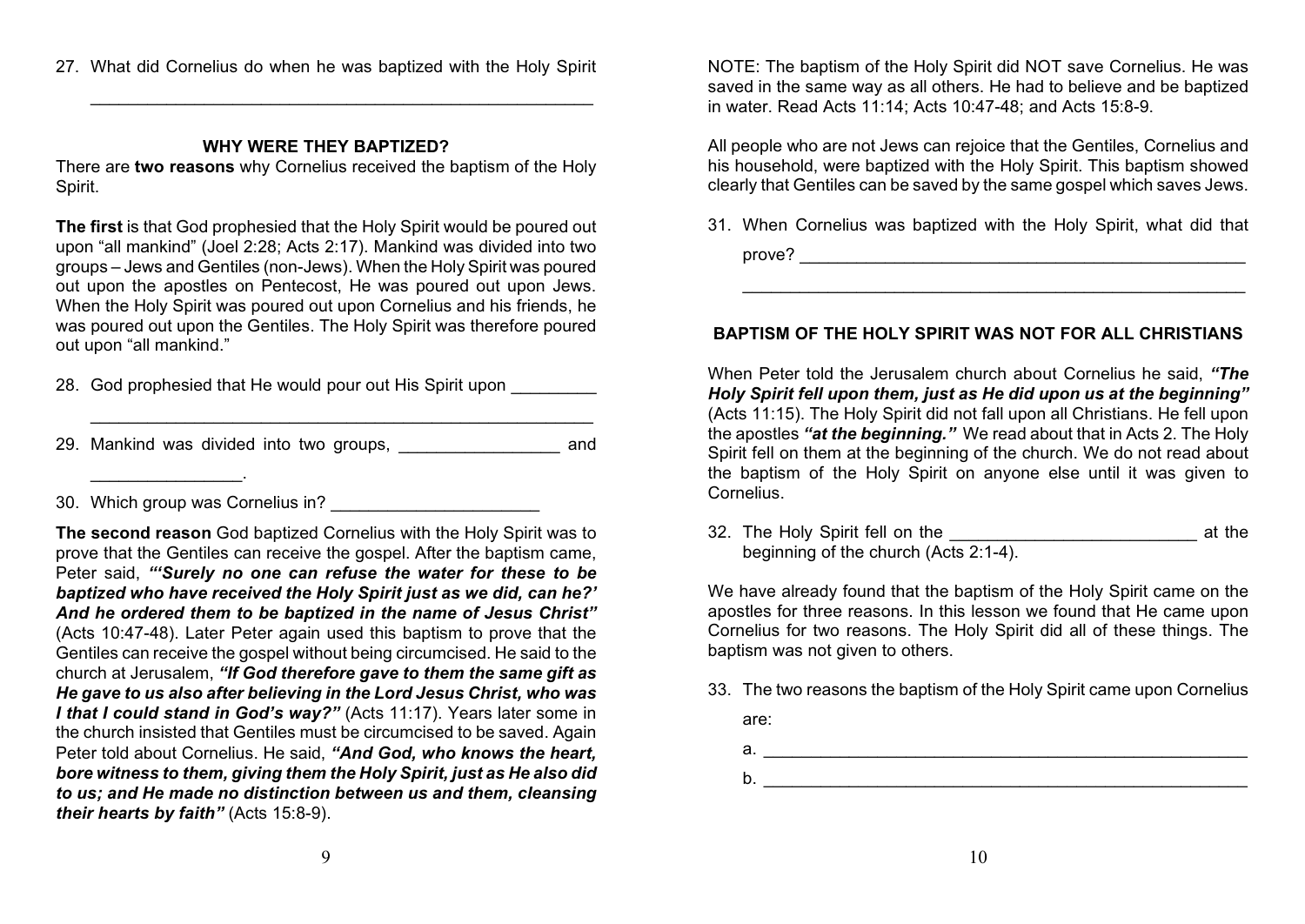#### **NO HOLY SPIRIT BAPTISM TODAY**

Please think carefully with me now. The baptism of the Holy Spirit was promised, and the promise was fulfilled. Later Paul wrote, *"There is one baptism"* (Ephesians 4:5).

Today, the baptism of the Holy Spirit is not given. It finished its work. Today we have *"one baptism"*, not two.

34. How many baptisms does God have today?

All sinners must be baptized in water in order to be saved. (Read Mark 16:16; Acts 2:38; 1 Peter 3:21). That is the *"one baptism"* which God has today.

35. What is the "one baptism"?

If we also must be baptized with the Holy Spirit, we must have two baptisms. The apostles received two baptisms, and Cornelius and his friends received two baptisms. But NOW there is ONE BAPTISM. The baptism of the Holy Spirit is no longer promised. There is now only baptism in water.

36. Those who teach that Christians must be baptized with the Holy

Spirit teach \_\_\_\_\_\_\_\_\_\_\_\_\_\_ baptisms.

The baptism of the Holy Spirit was not given to all Christians in New Testament times. It was given to the apostles and to Cornelius and his friends. It was a special gift for special purposes, It was not given to save people. Water baptism is for salvation.

37. What baptism saves? (1 Peter 3:21) \_\_\_\_\_\_\_\_\_\_\_\_\_\_\_\_\_\_\_\_\_\_\_\_\_

Since the baptism of the Holy Spirit came and did what God wanted it to do, God does not give the baptism any more. When we study the purpose of spiritual gifts and the fact that these gifts are not given today, we will also see why we do not need the baptism of the Holy Spirit today.

 $\frac{1}{2}$  ,  $\frac{1}{2}$  ,  $\frac{1}{2}$  ,  $\frac{1}{2}$  ,  $\frac{1}{2}$  ,  $\frac{1}{2}$  ,  $\frac{1}{2}$  ,  $\frac{1}{2}$  ,  $\frac{1}{2}$  ,  $\frac{1}{2}$  ,  $\frac{1}{2}$  ,  $\frac{1}{2}$  ,  $\frac{1}{2}$  ,  $\frac{1}{2}$  ,  $\frac{1}{2}$  ,  $\frac{1}{2}$  ,  $\frac{1}{2}$  ,  $\frac{1}{2}$  ,  $\frac{1$ 

#### **SPEAKING IN TONGUES**

In both cases of the baptism of the Holy Spirit the people spoke in tongues. Today, people claim to speak in tongues. But what they speak is something which no one can understand as a language. When the apostles spoke in tongues, *"the multitude came together, and were bewildered* (puzzled) *because they were each one hearing them speak in his own language"* (Acts 2:6). The gift of tongues was the gift to speak in languages which the speaker had not learned.

39. When the apostles spoke in tongues, the people heard in their own

This is why tongues were *"for a sign, not to those who believe, but to unbelievers"* (1 Corinthians 14:22). When unbelievers heard people speaking their own language, they were amazed and believed what the preachers were preaching.

40. For whom were tongues a sign?

\_\_\_\_\_\_\_\_\_\_\_\_\_\_\_\_\_\_\_\_\_\_\_\_\_\_\_\_.

# **THE GIFTS OF THE HOLY SPIRIT**

The apostles were not the only Christians who had gifts of the Holy Spirit. Many, many Christians were given these gifts.

These gifts were: *"The word of wisdom, the word of knowledge, faith, gifts of healing, effecting of miracles, prophecy, distinguishing of spirits, various kinds of tongues, and the interpretation of tongues"* (1 Corinthians 12:8-10).

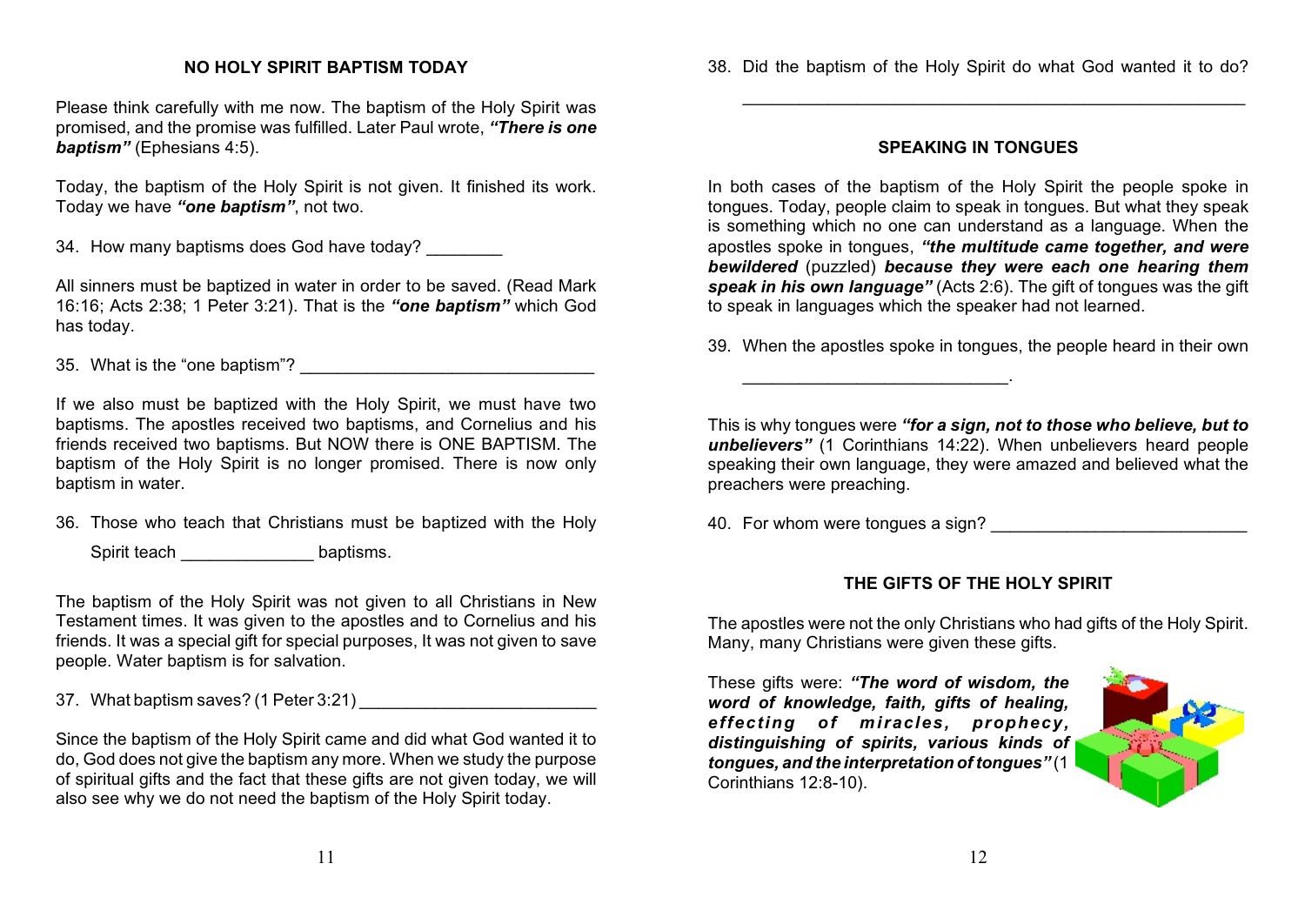The way other Christians received the gifts was by the laying on of the apostles' hands. You can read about this in Acts 8:14-24 and Acts 19:1-7. Please study these verses while you are waiting for Lesson 3. In lesson 3 we will find that the gifts of the Holy Spirit were for the time when God was giving the New Testament. We will find that they are not given today.

### **THE HOLY SPIRIT DOES NOT GIVE MIRACULOUS GIFTS TODAY**

#### *"Love never fails; but if there are gifts of prophecy, they will be done away; if there are tongues, they will cease; if there is knowledge, it* will be done away" (1 Corinthians 13:8).

In this verse Paul plainly says that the miraculous gifts, which were given to Christians at the time he wrote, would some day no longer be given. He used three of these gifts to stand for them all – prophecy, speaking in tongues, and miraculous knowledge. (The list of all the gifts is found in 1 Corinthians 12:8-10).

41. What three things did Paul say will stop? A) B) \_\_\_\_\_\_\_\_\_\_\_\_\_\_\_\_\_\_\_\_\_ C) \_\_\_\_\_\_\_\_\_\_\_\_\_\_\_\_\_\_\_\_\_\_\_\_\_

In this lesson I will give four arguments to show that the miraculous gifts of the Holy Spirit HAVE CEASED and that today God does NOT give those gifts to Christians.

#### **ARGUMENT NUMBER 1:**

# **MIRACULOUS GIFTS DID THE JOB THEY WERE GIVEN TO DO. WHEN THAT JOB WAS DONE, NO MORE GIFTS WERE GIVEN.**

My study of the New Testament tells me that there were only TWO REASONS why God gave the gifts of the Holy Spirit. Those reasons were:

a. **To reveal the word of God.** Two verses which we studied in lesson 1 tell us this. The verses are John 14:26 and John 16:13. Of course there are many other verses which show that the Holy

Spirit came to inspire the apostles and prophets so they could reveal that word to all men. The New Testament is the result. They wrote what the Holy Spirit revealed to them.

#### b. **To give proof (signs) that the word the inspired men preached was truly from God.**

In Mark 16:17 Jesus said, *"These signs* shall accompany those who have believed." Then Mark 16:20 says, *"And they went out and preached everywhere, while the Lord worked with them, and confirmed the word by the signs that followed."*

Signs were necessary because the New Testament was not yet written. People who heard the inspired men preach the gospel needed signs. The signs proved that the men were preaching the truth. The signs **confirmed** the word.

\_\_\_\_\_\_\_\_\_\_\_\_\_\_\_\_\_\_\_\_\_\_\_\_\_\_\_\_\_\_\_\_\_\_\_\_\_\_\_\_\_\_\_\_\_\_\_\_\_\_\_

42. What were the purposes of spiritual gifts? A)

 $\Box$ 

43. Why were signs necessary?

When the gospel was completely revealed to the apostles and prophets. and when that gospel was completely proven (confirmed) by the signs, there was no longer any need for the miraculous gifts. Their entire job was done!

\_\_\_\_\_\_\_\_\_\_\_\_\_\_\_\_\_\_\_\_\_\_\_\_\_\_\_\_\_\_\_\_\_\_\_\_\_\_\_\_\_\_\_\_\_\_\_\_\_\_

The Bible says that the word of God **was** completely revealed. Read 2 Peter 1:3-4; Jude 3; Ephesians 3:1-4. In Jude 3 there is the phrase, *"contend earnestly for the faith which was once for all delivered to the saints."* "The Faith" is the truth we must believe. It is the gospel. Jude says that it has been revealed and will not be revealed again. The Holy Spirit revealed the entire word of God to the apostles and prophets. So the first purpose of miraculous gifts has been accomplished. We do not need any more word of God. And God is NOT going to give any more.

44. Is the Bible complete?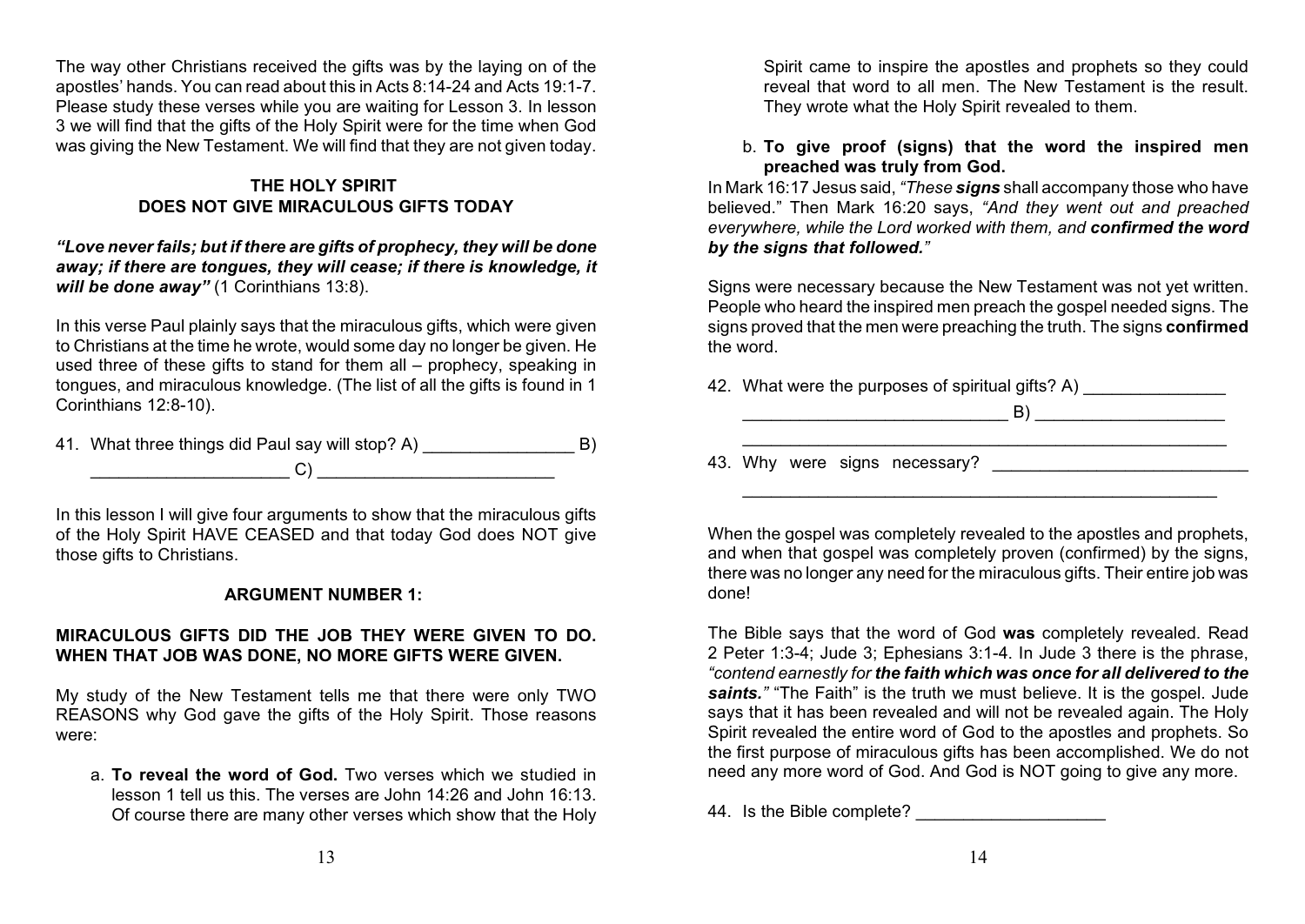The Bible also tells us that the word of God **was** (past tense) confirmed by the signs and miracles. Read Hebrews 2:3-4 and John 20:30-31. In John 20:30-31 we see that we do not need to **see** the miracles of Jesus in order to believe. If we **read** what John wrote about those miracles we will believe. So, there is no reason for God to work miracles today. The miracles He performed through Jesus, the apostles and other New Testament Christians completely proved that the word they preached and wrote in the New Testament is the word of God. We do not need miracles today to produce faith. *"So faith comes from hearing, and hearing by the word of Christ*" (Romans 10:17).

45. Why did John write the miracles of Jesus? (John 20:30-31)

 $\_$ 

 $\_$ 

46. How does faith come? (Romans 10:17)

**Since the two purposes of spiritual gifts have been accomplished, there is no reason for God to give gifts today. That is why He does not give miraculous gifts today.**

#### **ARGUMENT NUMBER 2: 1 CORINTHIANS 13:8-13**

Read the verses with me. My explanations are in brackets ( ).

Verse 8 – *"Love never fails;* (This is one reason why love is more important than the gifts. The gifts stopped. Love will never stop.) *but if there are gifts of prophecy,* (Prophecy means 'inspired teaching.' the gift of prophecy brought the word of God to the one who was speaking.) *they will be done away;* (They will not just 'fade away." They will be 'done away.' When prophecy was complete, the gift would stop.) *If there are tongues,* (Speaking in foreign languages by the power of the Holy Spirit. Read Acts 2:4-8 and 1 Corinthians 14:10.) *they will cease; if there is knowledge,* (Miraculous knowledge – 1 Corinthians 12:8) *it will be done away.*

47. What was prophecy?

48. What was knowledge? **Example 20** and the set of the set of the set of the set of the set of the set of the set of the set of the set of the set of the set of the set of the set of the set of the set of the set of the s

49. What was tongues?

Verse 9 – *"For we know in part* (The knowledge of God's word was not complete.) *and we prophesy in part;* (When Paul was writing, prophecy was bringing pieces of the word of God, but the entire word of God had not yet come.)

Verse 10 – *"but when the perfect comes,* (The 'perfect' is the completed word of God. The Greek word means 'finished, complete, perfect." The parts were brought by prophecy and knowledge. When all the parts were given by God, the 'perfect' was there.) *the partial will be done away.* (When the word of God was complete, God would give no more parts of it by knowledge or prophecy. This is why God does not give those gifts today. Under Argument 1 we found that the Bible is complete, therefore 'the perfect' has come.)

50. What does the Greek word for "perfect" mean?

51. What was "the partial"? (See verse 9)

Verse 11 – *When I was a child, I used to speak as a child, think as a child, reason as a child; when I became a man, I did away with childish things.* (Miraculous gifts were given by God because the church was a child. When the perfect word of God came, the church would no longer be a child and the gifts would no longer be needed.)

\_\_\_\_\_\_\_\_\_\_\_\_\_\_\_\_\_\_\_\_\_\_\_\_\_\_\_\_\_\_\_\_\_\_\_\_\_\_\_\_\_\_\_\_\_\_\_\_\_\_\_\_\_\_



Verse 12 – *"For now* (at the time Paul was writing) *we see in a mirror dimly,* (The mirror is the word of God according to James 1:23-25). Since the word of God was not completely revealed when Paul wrote 1 Corinthians, the mirror only showed dimly.) *but then face to face;* (When the perfect will of God was completely revealed, Paul and others could see clearly

in the mirror.) *now I know in part* (Paul knew only part of the will of God.) *but then I shall know fully just as I also have been fully known.*

52. What is the perfect mirror in James 1:23-25?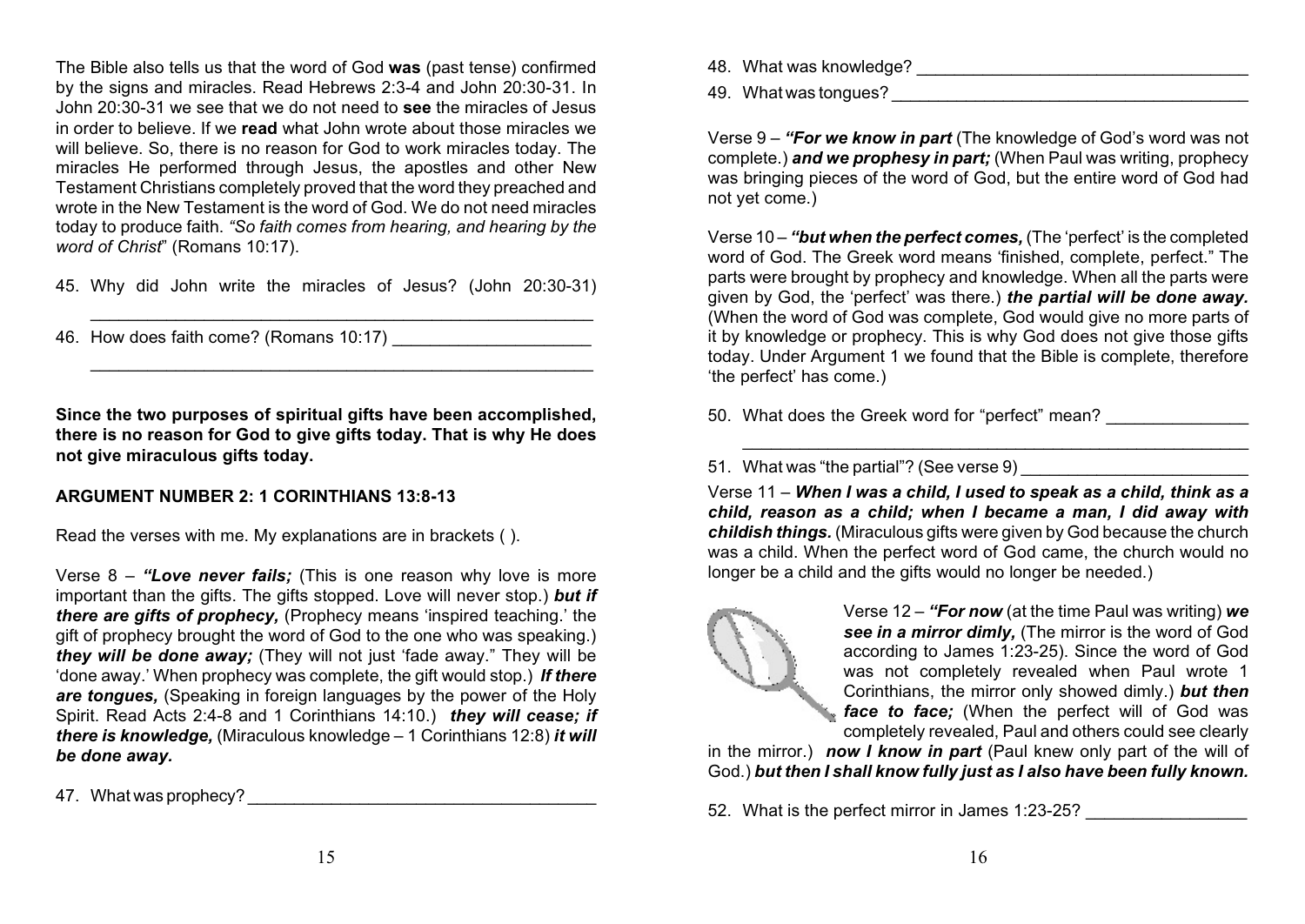Verse 13 – *"But now abide faith, hope, love, these three;* (These are the things which shall not be done away. These are the important things and they are given to us through the word of God. *but the greatest of these is love."*

53. What three things abide (continue) after the gifts stop?

\_\_\_\_\_\_\_\_\_\_\_\_\_\_\_\_\_\_\_\_\_\_\_\_\_\_\_\_\_\_\_\_\_\_\_\_\_\_\_\_\_\_\_\_\_\_\_\_\_\_\_\_\_\_

54. How are these things produced?

Under Argument 1 we saw that the complete word of God has been given. That word of God is "The Perfect" of 1 Corinthians 13. This is why the gifts have stopped.

#### **ARGUMENT NUMBER 3:**

#### **AFTER THE APOSTLES (AND CORNELIUS) WERE BAPTIZED WITH THE HOLY SPIRIT, CHRISTIANS RECEIVED MIRACULOUS GIFTS ONLY BY THE LAYING ON OF THE APOSTLES' HANDS. WHEN THE APOSTLES DIED, NO MORE GIFTS WERE GIVEN.**

In Acts 8:14-18 and Acts 19:6 we see that the Christians who were not apostles received gifts of the Holy Spirit when the apostles laid their hands on them. This is the ONLY way the New Testament shows they received the gifts.

55. What did Simon "see"? (Read Acts 8:18)

56. How did the disciples in Ephesus receive the gifts of the Holy Spirit?  $(Acts 19:6)$ 

\_\_\_\_\_\_\_\_\_\_\_\_\_\_\_\_\_\_\_\_\_\_\_\_\_\_\_\_\_\_\_\_\_\_\_\_\_\_\_\_\_\_\_\_\_\_\_\_\_\_\_\_\_\_

The apostles were for the foundation of the church (Ephesians 2:20). They were witnesses of Christ (Acts 1:21-22). When they died, there were no other apostles. And there was no way that Christians could continue receiving the gifts.

57. Who made up the "foundation" in Ephesians 2:20?

But the entire New Testament was written and confirmed before the last apostle died. So there was no longer a need for the gifts.

\_\_\_\_\_\_\_\_\_\_\_\_\_\_\_\_\_\_\_\_\_\_\_\_\_\_\_\_\_\_\_\_\_\_\_\_\_\_\_\_\_\_\_\_\_\_\_\_\_\_\_\_\_\_

The way that God gave the gifts to Christians (by the laying on of the apostles' hands) made sure that the gifts would stop when the New Testament was completed.

Since there are no living apostles today, there is no way for Christians to receive gifts of the Holy Spirit.

58. Are there living apostles today?

#### **ARGUMENT NUMBER 4:**

#### **GOD'S MIRACLES ALWAYS SHOWED FALSE MIRACLES TO BE FALSE. IF GOD IS WORKING MIRACLES TODAY, HIS MIRACLES WILL BE SO MUCH GREATER THAN ALL OTHERS, WE WILL SEE WHICH RELIGION IS WORKING TRUE MIRACLES. BUT MANY RELIGIONS CLAIM TO WORK MIRACLES. NO RELIGION HAS BETTER EVIDENCE FOR MIRACLES THAN ANY OTHER. THEREFORE NONE IS WORKING GOD'S MIRACLES.**

When Moses stood before Pharaoh (Exodus 5-14), Pharaoh's magicians imitated the miracles Moses performed. But God continued working great miracles until the magicians stopped trying to do anything.

Read about Elijah and the prophets of Baal. When fire came down from heaven the people shouted, "Jehovah, He is God!" (I Kings 17 and 18). When a false prophet resisted the truth, Paul struck him blind (Acts 13:6- 12). Philip's miracles caused the people of Samaria to turn away from Simon the sorcerer who was claiming to do miracles (Acts 8:4-13).

This is not what we see today. All who claim miracles have similar evidence. This is positive proof that NONE of them are working the miracles of God.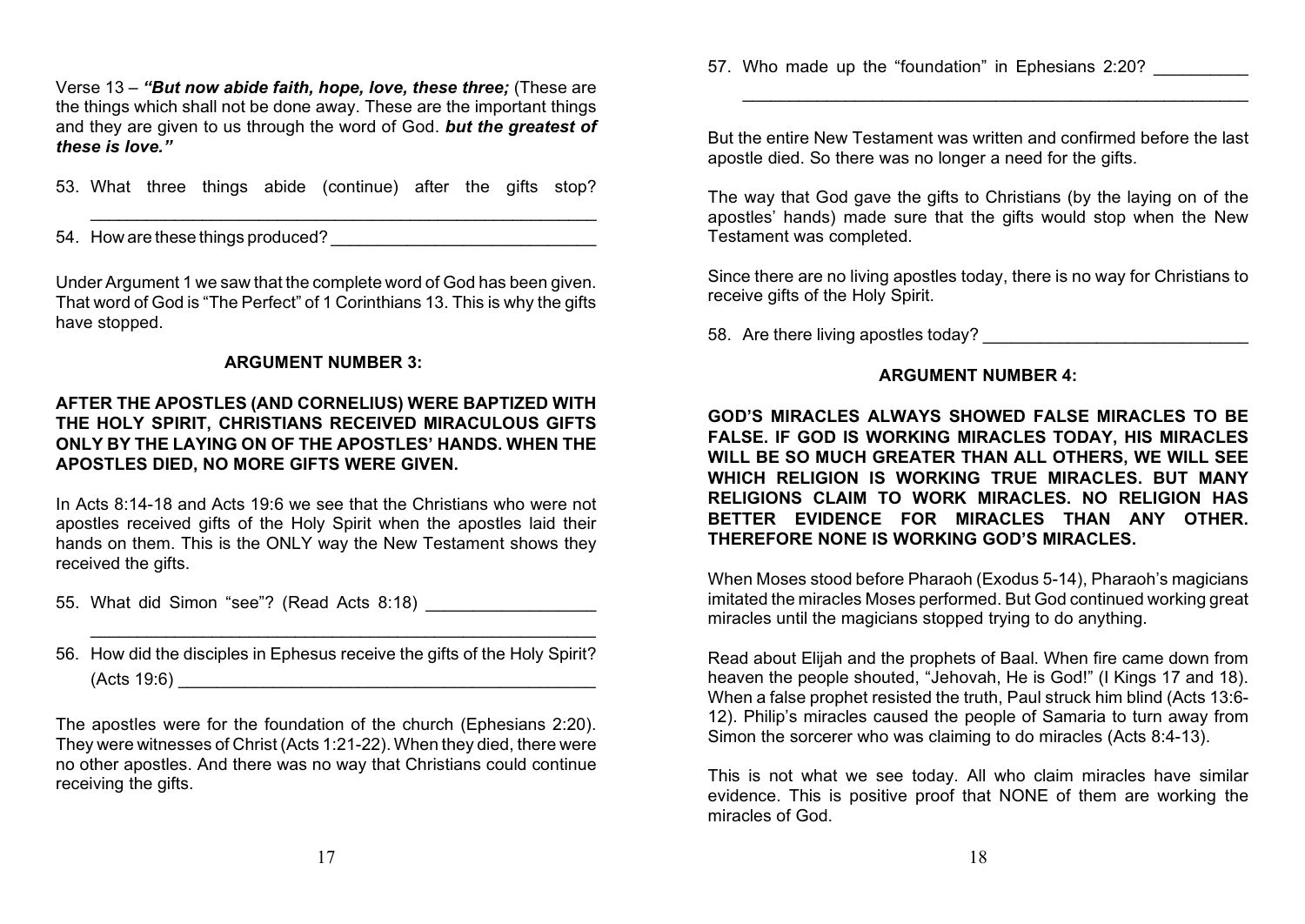59. Do many religions claim to work miracles?

 $\overline{\phantom{a}}$ 

- 60. Do these religions all teach the same thing?
- 61. Does God work miracles through people who teach false things?
- 62. In 2 Thessalonians 2:9 Paul talks about the lawless one who will come with power and signs and

God's word teaches that when the Bible was completely delivered to Christians, that at that time the miraculous gifts would stop. Their purpose was accomplished.

Many men claim to perform miracles today. But they do not do the miracles which Jesus and the apostles did. When their miracles are examined, there is no true evidence for them.

*"Jesus Christ is the same yesterday and today, yes and forever"* (Hebrews 13:8). If Jesus is doing miracles today, He will do the same powerful miracles which He performed in person and through the apostles. He is the same in power as He was. He has not become weak.

The reason Jesus is NOT performing those miracles is because HIS WORD says He will not. His word cannot be broken. He is the same always. He does not make a promise and then break it. He has said that the miracles would stop. They have.

#### **CONVICTING THE WORLD**

Jesus said to His apostles, *"And He,* (the Holy Spirit) *when He comes, will convict the world concerning sin, and righteousness, and judgment"* (John 16:8).

The word "convict" means "to demonstrate or prove," and "to bring conviction home to a person." When the Holy Spirit came to the apostles He caused people to be persuaded concerning sin, righteousness and judgment.



But as we study the New Testament we find that the Holy Spirit did this convicting **by His word**. The Holy Spirit gave words to Peter on Pentecost. When he preached them the hearers *"were pierced to the heart"* (Acts 2:37). The Holy Spirit did NOT come to the sinners directly and change their hearts. Their hearts were changed by the **word**.

Romans 10:17 says, *"So faith comes from hearing, and hearing by the word of Christ."* "Faith" means "belief." It is "conviction" (See Hebrews 11:1). Conviction does not come directly from the Holy Spirit, but it comes from His **word**.

- 63. What three things does the Holy Spirit convict the world concerning? a) b)  $\qquad$  c)
- 64. When Peter received the Holy Spirit, were the sinners convicted directly by the Holy Spirit or through the **word** preached by Peter?

\_\_\_\_\_\_\_\_\_\_\_\_\_\_\_\_\_\_\_\_\_\_\_\_\_\_\_\_\_\_\_\_\_\_\_\_\_\_\_\_\_\_\_\_\_\_\_\_\_\_\_\_

\_\_\_\_\_\_\_\_\_\_\_\_\_\_\_\_\_\_\_\_\_\_\_\_\_\_\_\_\_\_\_\_\_\_\_\_\_\_\_\_\_\_\_\_\_\_\_\_\_\_\_\_

65. How does a person get faith?

 $\frac{1}{2}$  ,  $\frac{1}{2}$  ,  $\frac{1}{2}$  ,  $\frac{1}{2}$  ,  $\frac{1}{2}$  ,  $\frac{1}{2}$  ,  $\frac{1}{2}$  ,  $\frac{1}{2}$  ,  $\frac{1}{2}$  ,  $\frac{1}{2}$  ,  $\frac{1}{2}$  ,  $\frac{1}{2}$  ,  $\frac{1}{2}$  ,  $\frac{1}{2}$  ,  $\frac{1}{2}$  ,  $\frac{1}{2}$  ,  $\frac{1}{2}$  ,  $\frac{1}{2}$  ,  $\frac{1$ 

#### **BORN OF THE SPIRIT**

Jesus said to Nicodemus, *"Truly, truly, I say to you, unless one is born of water and the Spirit, he cannot enter into the kingdom of God"* (John 3:5).

This means that one **cannot** be saved without the new birth – the birth of water and the Spirit.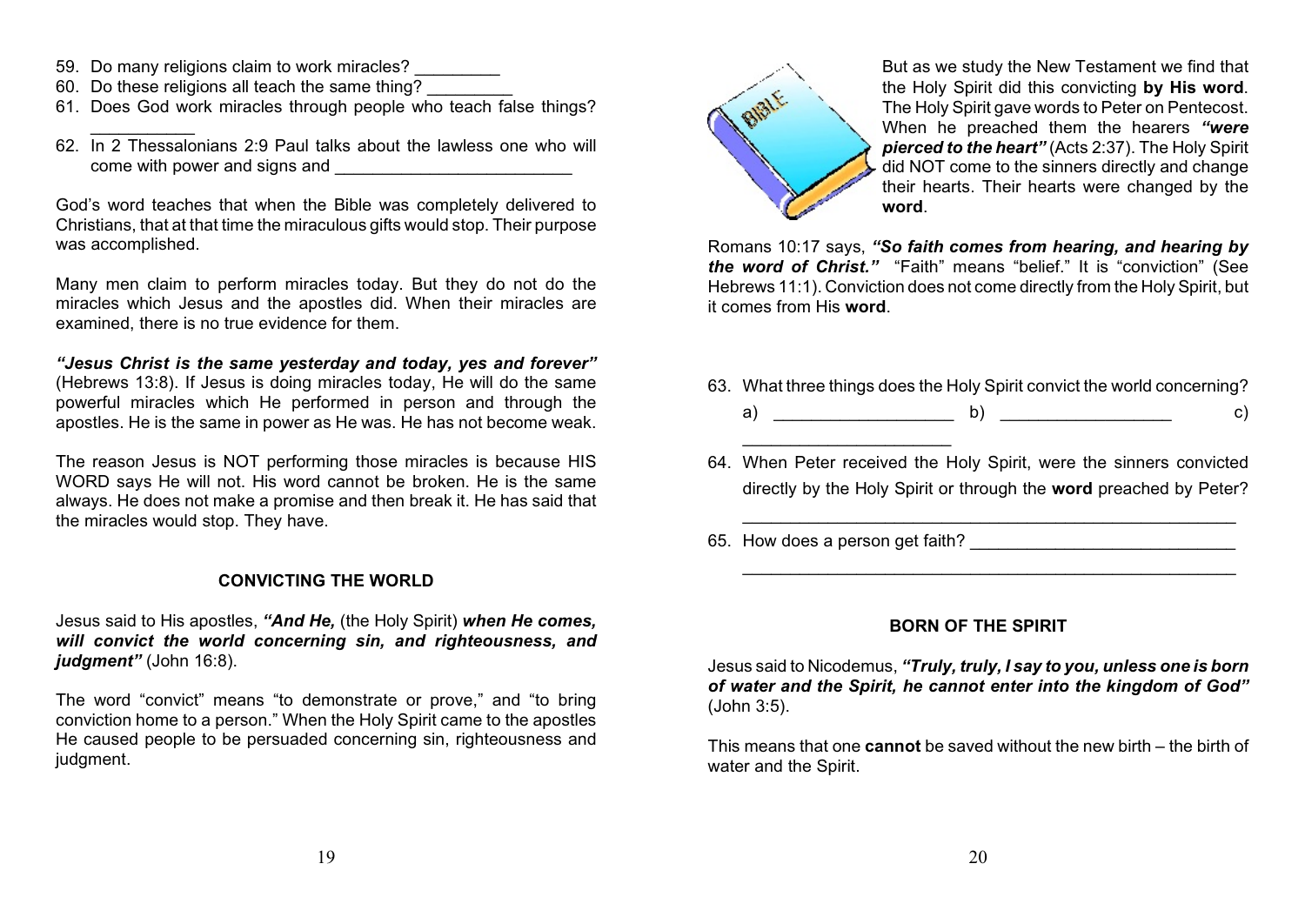66. We must be born of what two things?

a)  $\overline{\phantom{a}}$  $b)$ 

Many people teach that the new birth is something the Holy Spirit gives us direct when we pray. There are two things wrong with that idea:

a. The Bible does not teach it, and

b. It leaves the water out.

67. What is left out when people teach that one is born again by prayer?

\_\_\_\_\_\_\_\_\_\_\_\_\_\_\_\_\_\_\_\_\_\_\_\_\_\_\_\_\_\_\_\_\_\_\_\_\_\_\_\_\_\_\_\_\_

It is clear that the water by which we are saved is baptism. 1 Peter 3:20- 21 say, *". . . in which* (the ark) *a few, that is, eight persons, were brought safely through the water. And corresponding to that, baptism now saves you – not the removal of dirt from the flesh, but an appeal to God for a good conscience – through the resurrection of Jesus Christ."*

These verses show that we are saved in water baptism when we are baptized as an appeal for a good conscience. This means that when a person is trusting in Christ to save him (to give him a good conscience) he is saved in baptism. This is the "water" of John 3:5 where Jesus said, *"Unless one is born of water and the Spirit, he cannot enter into the kingdom of God."*

68. According to 1 Peter 3:21, what saves you?

The words "appeal to God for a good conscience" makes us understand that it is not the water alone which saves. Baptism is for the one with faith who is being baptized to obey Jesus Christ. It is not for the baby who cannot understand, for then it is not an appeal for anything.

69. Can a baby appeal to God for a good conscience?

What makes a person want to be baptized to be saved? **It is the word of the Holy Spirit.** *"So faith comes from hearing, and hearing by the word of Christ"* (Romans 10:17). The word which the Holy Spirit has

given (the New Testament) causes one to believe and be baptized.

70. How does the Holy Spirit produce faith?

Peter wrote *"For you have been born again not of seed which is perishable but imperishable, that is, through the living and abiding word of God"* (1 Peter 1:23). The **seed** which causes the new birth is the **word of God.**

 $\_$  , and the set of the set of the set of the set of the set of the set of the set of the set of the set of the set of the set of the set of the set of the set of the set of the set of the set of the set of the set of th

71. By what seed are we born again?

So the birth of the water and the Spirit is baptism which is caused by belief of the word which was given by the Holy Spirit.

Here is how Paul says it in Ephesians 5:25-26: *"Husbands, love your wives, just as Christ also loved the church and gave Himself up for her; that He might sanctify her, having cleansed her by the washing of water with the word."* The "washing of water with the word" means the same thing as the birth of "water and the Spirit."

72. By what two things did Christ cleanse the church? a)  $b)$ 

Do you want to be born again? Then you must listen to the word of the Holy Spirit and be baptized in water. (Read Mark 16:16.) Then you are a new creature, raised from the grave of water to walk in newness of life (Romans 6:4).

- 73. "He who has \_\_\_\_\_\_\_\_\_\_\_\_ and has been \_\_\_\_\_\_\_\_\_\_\_ shall be saved" (Mark 16:16).
- 74. "Therefore we have been buried with Him through into death, in order that as Christ was raised from the dead through the glory of the Father, so we too might walk in of life" (Romans 6:4).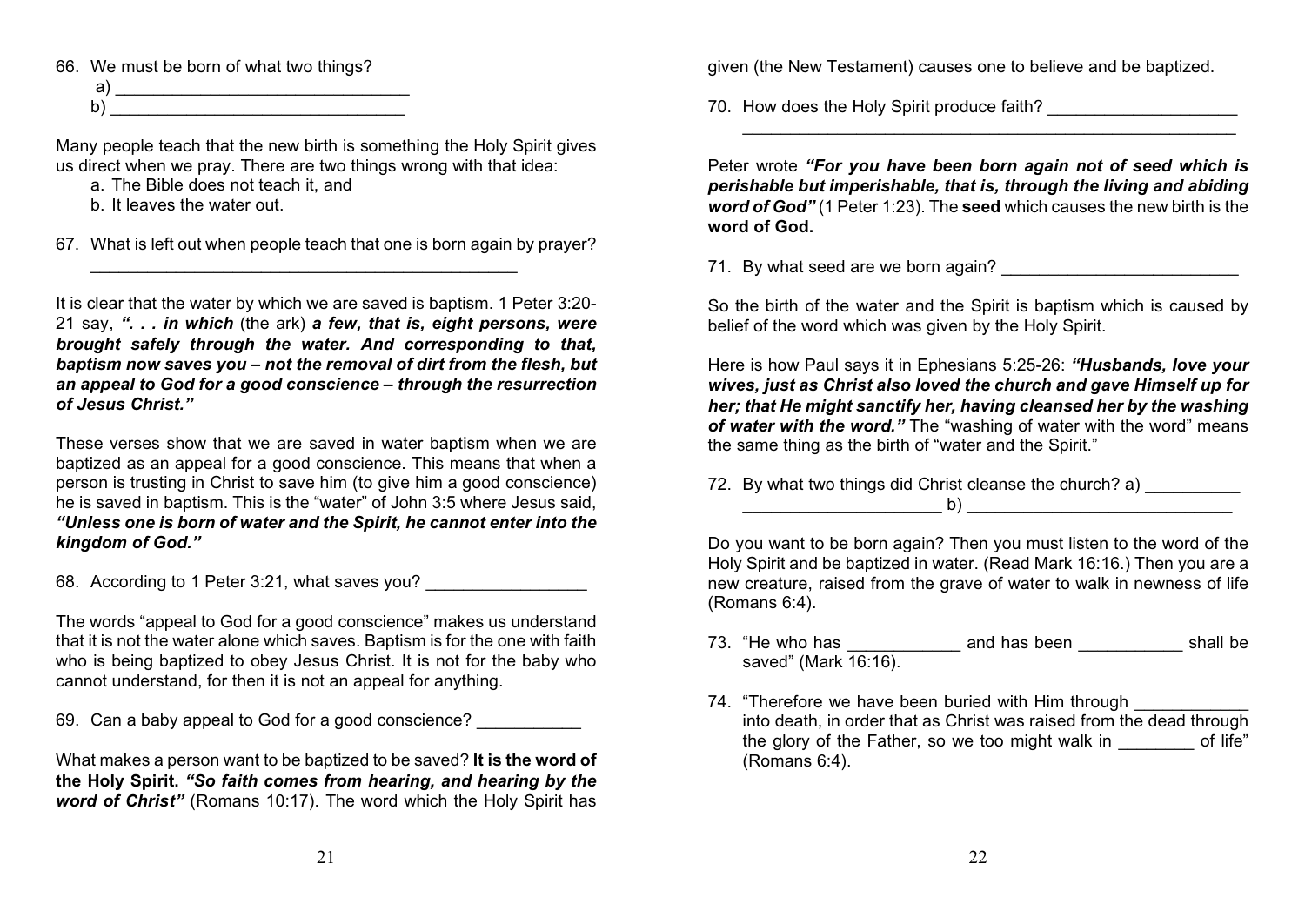# **HOW THE HOLY SPIRIT CAUSES THE CHRISTIAN TO GROW**

The gifts of the Holy Spirit were given during the time the New Testament was being written. We studied this in lesson 3. The people who received these gifts were able to prophesy, speak in tongues, etc.

However, those who possessed the gifts were not always "spiritual."

When Paul wrote to the brethren at Corinth, brethren who possessed gifts, he said, *"And I, Brethren, could not speak to you as to spiritual men, but as to men of flesh, as to babes in Christ. I gave you milk to drink, not solid food; for you were not yet able to receive it. Indeed, even now you are not yet able, for you are still fleshly. For since these is jealousy and strife among you, are you not fleshly, and are you not walking like mere men?"* (1 Corinthians 3:1-3).

75. The brethren at Corinth were not spiritual. They were

Possession of spiritual gifts did not protect them from jealousy and strife. They had the gifts, yet they were **fleshly**. When you study chapters 12-14 of 1 Corinthians, you will find that those brethren were proud of their gifts. They were showing off with them, speaking in foreign languages just to show they could. The ones hearing them could not understand and therefore got no profit from what they said.

Paul rebuked all of these practices then wrote: *"Let all things be done for edification* (building up)**"** (1 Corinthians 14:26). He makes it clear that for a person to be edified **he must understand the message.** This means that Christians are built up by the message which comes from the Holy Spirit, not merely by the possession of a gift. It means that the word of God is the means by which we will grow.

76. What "edifies" (builds up) the Christian?

Peter wrote, *"Like newborn babes, long for the pure milk of the word, that by it you may grow in respect to salvation"* (1 Peter 2:2).

77. What will cause us to grow in respect to salvation?

Everything Christians need for growth in Christ is found in the word of God which has been given by the Holy Spirit. This is why we do not need the gifts today. We have the completed word of God, *"the faith which was once for all delivered to the saints"* (Jude 3). What we need to do is study it and put it into practice. Then we will grow by it.

#### **THE FRUIT OF THE SPIRIT**



*"But the fruit of the Spirit is love, joy, peace, patience, kindness, goodness, faithfulness, gentleness, self-control"* (Galatians 5:22-23).

The Spirit-controlled life brings fruit this fruit. Gifts (speaking in tongues, etc.) are NOT the FRUIT of the Spirit. The fruit of the Spirit is the changed life of the Christian.

78. List the fruit of the Spirit.

79. Were miraculous gifts the fruit of the Spirit?

Where do these qualities come from? Paul tells us, *"And do not be conformed* (shaped) *to this world, but be transformed* (changed) *BY THE RENEWING OF YOUR MIND"* (Romans 12:2). It is my mind which is going to make me different. It is a mind that "thinks on these things" (Philippians 4:8).

\_\_\_\_\_\_\_\_\_\_\_\_\_\_\_\_\_\_\_\_\_\_\_\_\_\_\_\_\_\_\_\_\_\_\_\_\_\_\_\_\_\_\_\_\_\_\_\_\_\_\_\_\_

80. The Christian must be changed by the **EXALL** 

Take the matter of love. What causes me to love? John wrote, *"We love, because He first loved us"* (1 John 4:19). I know about God's love because the Holy Spirit caused John and others to write about it. When my mind thinks about this, love is born in my heart.

81. Why does a Christian love? \_\_\_\_\_\_\_\_\_\_\_\_\_\_\_\_\_\_\_\_\_\_\_\_\_\_\_\_\_\_\_

So also with all the other things which are the fruit of the Spirit. As I understand, believe and practice the things in the word of God, each fruit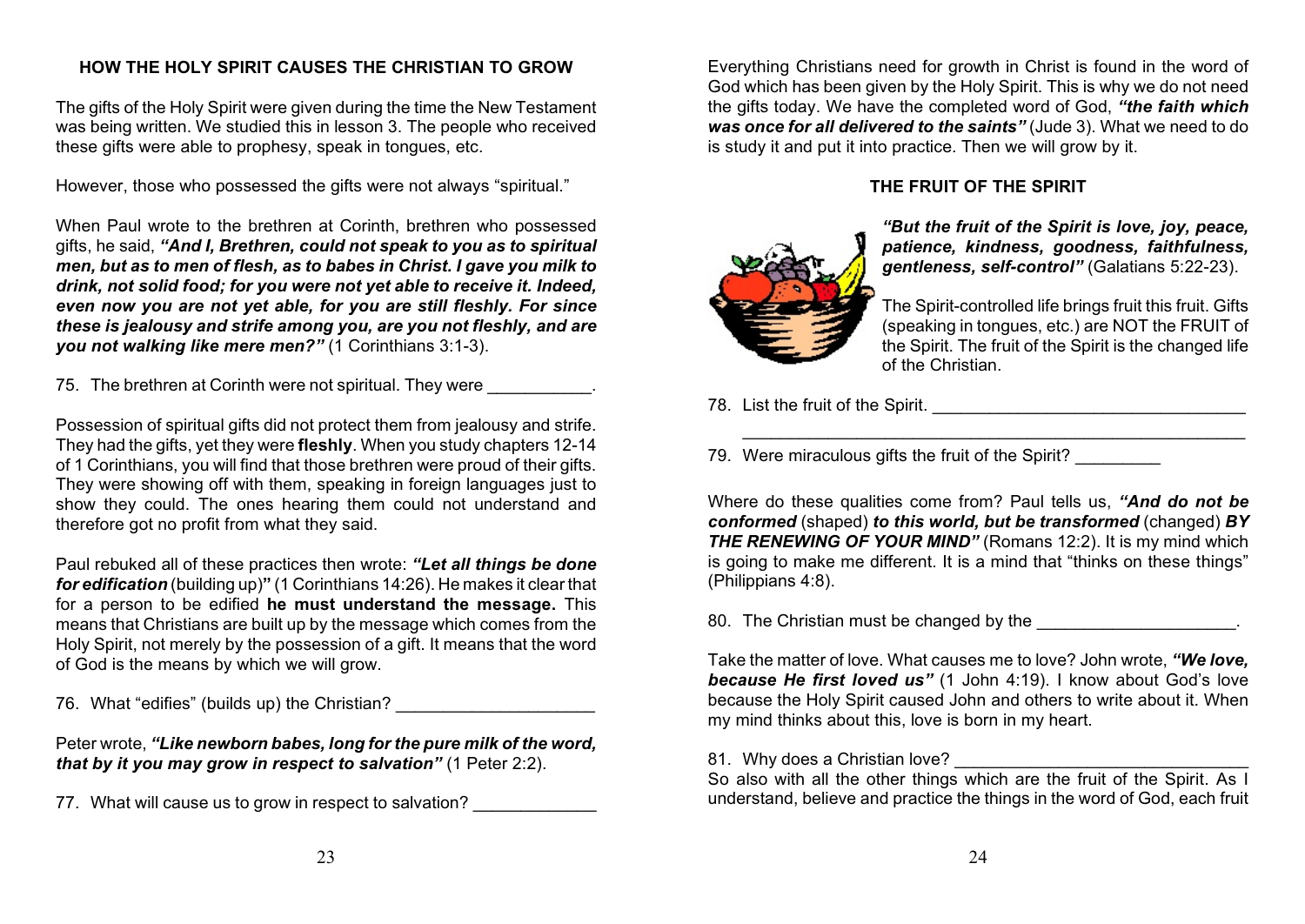begins to be seen in me. The Holy Spirit produces this fruit in me – not by some direct, miraculous action, but by the word of God working in my heart.

The sinner is convicted by the word of God, turns in obedience and is baptized. He is at that time born of the water and the Spirit. The word of God has worked a change in his heart and he has obeyed that word. He has been saved.

Then as a Christian the Holy Spirit causes him to grow and produces the fruit of the Spirit – again by the word which the Holy Spirit has caused to be written in the New Testament.

In lesson 3 we found that the whole purpose of the miraculous gifts was to bring and confirm the word of God. Now we can see why. *"The gospel is the power of God for salvation"* (Romans 1:16). *"For the word of God is living and active and sharper than any two-edged sword, and piercing as far as the division of soul and spirit, of both joints and marrow, and able to judge the thoughts and intentions of the heart"* (Hebrews 4:12). By it we grow unto salvation (1 Peter 2:4).

We thank God for the work the Holy Spirit has done in bringing to us the word which saves our souls!

#### **THE FIGHT AGAINST SATAN AND THE ARMOUR OF GOD**

*"Finally, be strong in the Lord, and in the strength of His might"* (Ephesians 6:10).

We Christians have a war to fight, and that fight takes strength which only God can supply.

The fight is described in this way: *"Fo our struggle is not against flesh and blood, but against the rulers, against the powers, against the world forces of this darkness, against the spiritual forces of wickedness in the heavenly places"* (Ephesians 6:12).

We have a very hard war to fight! We are fighting against the forces of Satan! We need God's help.

82. "Our struggle is not against and and  $\overline{\phantom{a}}$ 

So Paul warns us: *"Therefore, take up the full armor of God, that you may be able to resist in the evil day, and having done everything, to stand firm"* (Ephesians 6:13).

What is the armor of God? Is it something which comes **direct** from the Holy Spirit? Or is it something given by the **word** of the Holy Spirit?

Paul tells us what the armor is: *"Stand firm therefore, having girded your loins with TRUTH, and having put on the breastplate of RIGHTEOUSNESS, and having shod your feet with the preparation of THE GOSPEL of peace; in addition to all, taking up the shield of FAITH with which you will be able to extinguish all the flaming missiles of the evil one. And take the helmet of SALVATION, and the sword of the spirit, which is the WORD OF GOD"* (Ephesians 6:14-17).

83. List the six pieces of the Christian's armor.

| a) |                                                   |
|----|---------------------------------------------------|
|    |                                                   |
|    |                                                   |
|    | $\left( \begin{array}{ccc} 0 \end{array} \right)$ |
|    |                                                   |
|    |                                                   |

These things, together with prayer, are what we can fight Satan with. And **every piece of armor comes from the word of God.** None of it is given by the direct action of the Holy Spirit on a Christian's heart.

84. Can you find any piece of armor which is **not** supplied by the word of God? Fig. 3. If you answer yes, which one?

The Holy Spirit gives me everything I need to fight sin. He gives it to me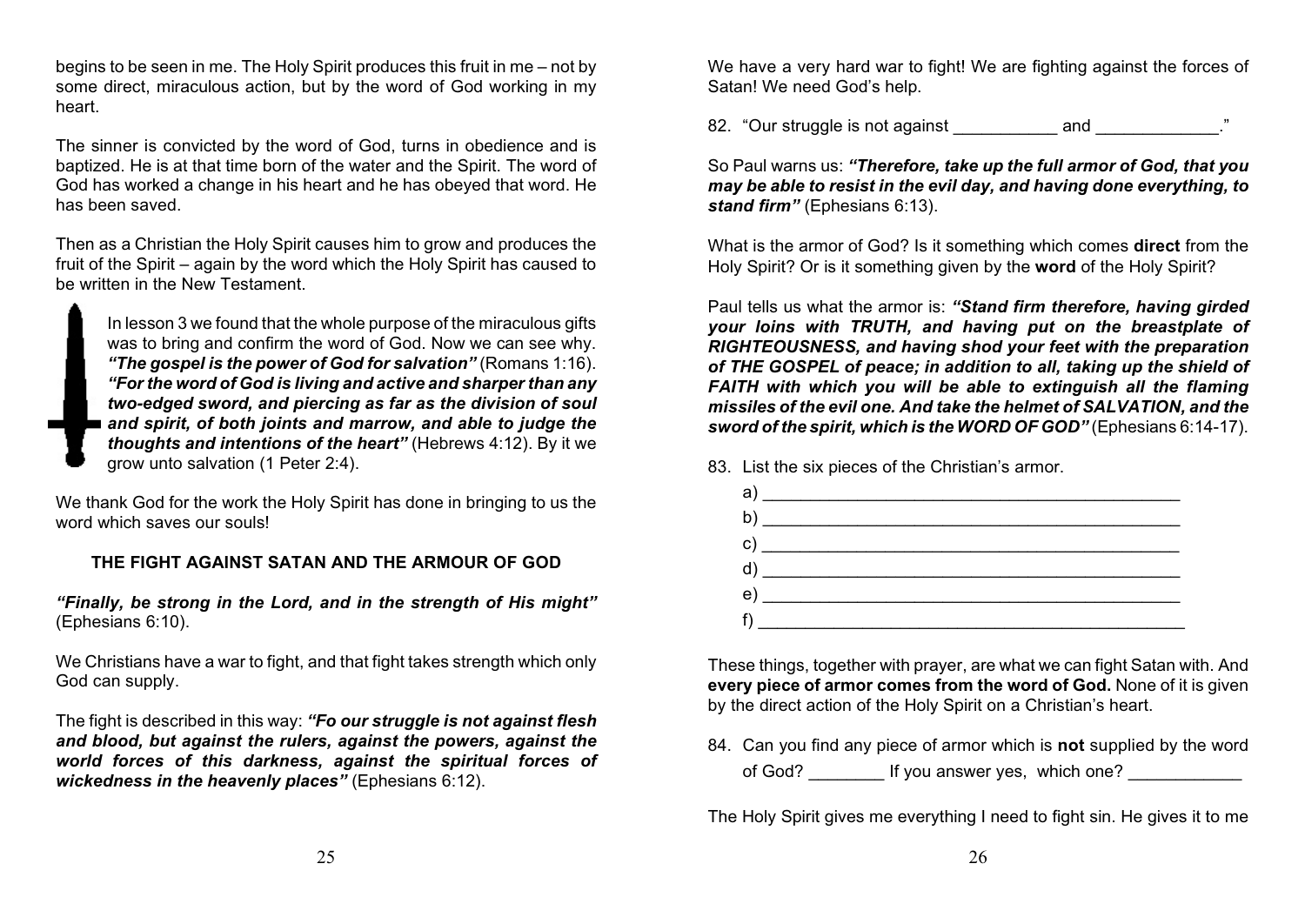in His word. No wonder that Paul told Timothy that the **scriptures** make the man of God complete, equipped for every good work. (See 2 Timothy 3:16-17.)

85. What makes the man of God complete?

# **HELP IN OUR PRAYERS**

*"And in the same way the Spirit also helps our weakness; for we do not know how to pray as we should, but the Spirit Himself intercedes for us with groanings too deep for words; and He who searches the hearts knows what the mind of the Spirit is, because He intercedes for the saints according to the will of God"* (Romans 8:26-27).

Here is a promise which is very sweet to the Christian. When we are struggling to pray what we want to pray to God, the Holy Spirit is interceding for us (talking to God for us) according to the will of God. He helps our prayers!

86. Who helps the Christian with his prayers?

87. He \_\_\_\_\_\_\_\_\_\_\_\_\_\_\_\_\_\_\_\_\_\_\_\_\_\_\_\_\_\_\_\_\_ for the saints.

This is not something he does IN us or TO us. It is something he does FOR us WITH GOD. Therefore the Christian **does not feel** ANYTHING. But because the word of God tells us, we know that the Holy Spirit helps us in our prayers.

88. How do we know the Holy Spirit helps us in our prayers?

\_\_\_\_\_\_\_\_\_\_\_\_\_\_\_\_\_\_\_\_\_\_\_\_\_\_\_\_\_\_\_\_\_\_\_\_\_\_\_\_\_\_\_\_\_\_\_\_\_\_\_\_\_\_

# **THE INDWELLING OF THE HOLY SPIRIT**

The Spirit of God lives in the Christian. *"Or do you not know that your body is a temple of the Holy Spirit who is in you?"* (1 Corinthians 6:20). *"However you are not in the flesh but in the Spirit, if indeed the Spirit of God dwells in you. But if anyone does not have the Spirit of Christ, he does not belong to Him"* (Romans 8:9).

Christ also lives in the Christian. Here are some verses which teach this: John 6:56; John 15:4,5; John 17:23; Romans 8:10; 2 Corinthians 4:10; Galatians 2:20. There are many other verses which tell us that Christ dwells in the Christian.

God the Father also lives in the Christian. 2 Corinthians 6:16; Ephesians 4:6; 1 John 3:24 are some of the verses which tell us this.

89. Do all three members of the Godhead (the Father, the Son, and the Holy Spirit) dwell in the Christian?

How does this occur? *"Jesus answered and said to him, 'If anyone loves Me, he will keep My word; and My Father will love him, and We will come to him, and make Our abode with him'"* (John 14:23). This means that Jesus and the Father live in us **when we keep the word of Jesus**.

90. When do the Father and the Son dwell in the Christian?

This is easy to understand and is not mysterious. Perhaps you are a grown man. When you were a little boy, your father taught you many things. Now that you are a man, you remember those things and you do those things which your father taught you. Your father is still living in you, because you are keeping his teachings.

\_\_\_\_\_\_\_\_\_\_\_\_\_\_\_\_\_\_\_\_\_\_\_\_\_\_\_\_\_\_\_\_\_\_\_\_\_\_\_\_\_\_\_\_\_\_\_\_\_\_\_\_\_\_

It is in this way that the holy Spirit dwells in us. His word is powerful and wonderful. When we listen to it, it will change our lives. When we listen to it, we are listening to the Holy Spirit – the Holy Spirit is living in us.

Remember this – the Holy Spirit is NOT living in anyone who does NOT keep His word! And when one keeps the word of the Spirit, the Spirit is dwelling in him.

91. Does the Holy Spirit dwell in the one who does not keep His word?

 $\overline{\phantom{a}}$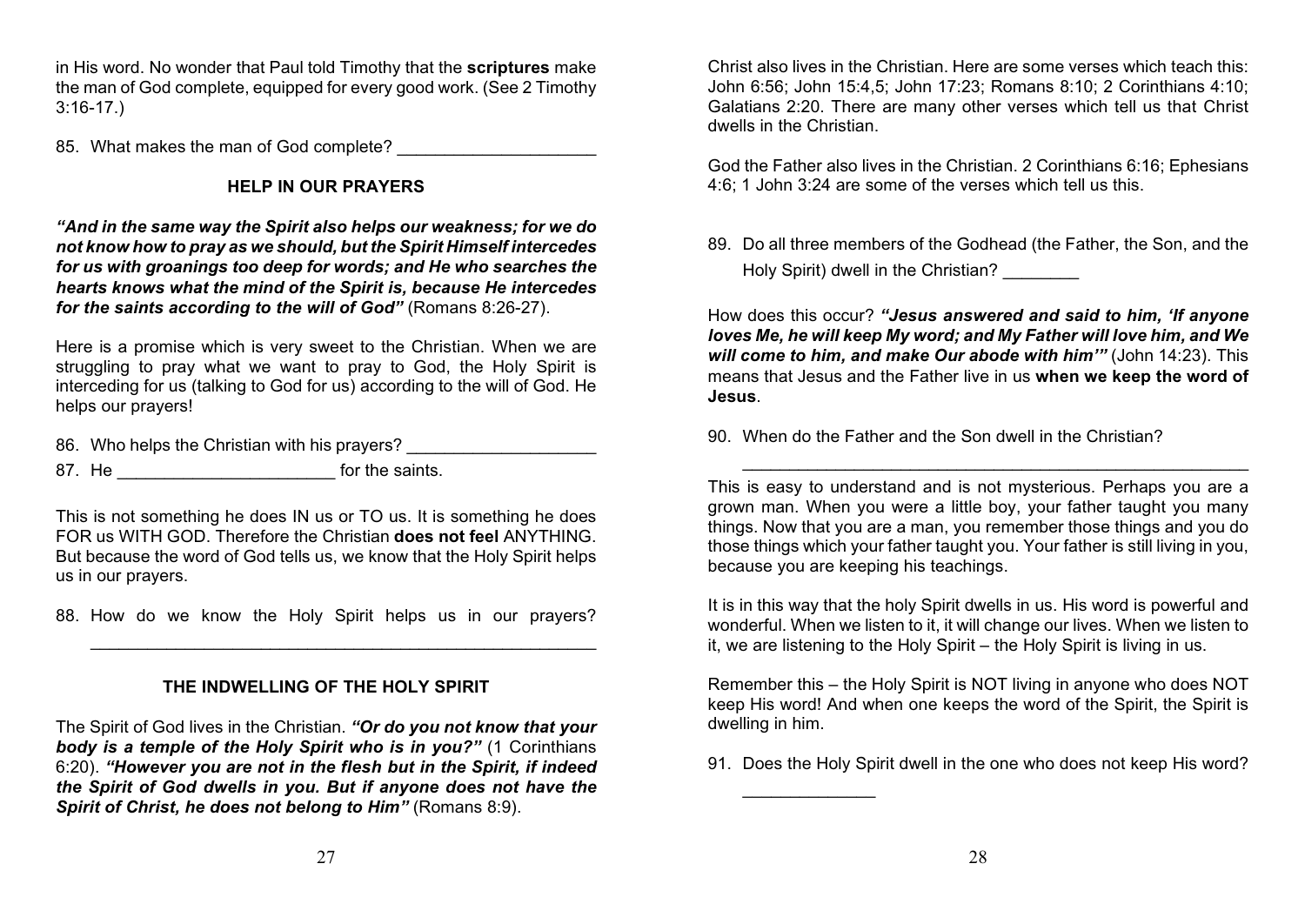No passage of scripture tells us that we will receive the Holy Spirit in some strange way. No verse tells me that I will "feel" the Spirit come into my heart. These ideas do not come from the Bible.

92. Is there any verse which tells us that the Christian will get a special feeling when the Holy Spirit comes into him? The lift you answer "yes," give the verse. \_\_\_\_\_\_\_\_\_\_\_\_\_\_\_\_\_\_\_\_\_\_\_\_\_\_\_\_\_\_

The matter is much simpler. When I listen to the word of the Holy Spirit and do what He says, He is living in me.

# **THE GIFT OF THE HOLY SPIRIT**

#### In Acts 2:38 Peter said, *"Repent, and let each of you be baptized in the name of Jesus Christ for the forgiveness of your sins; and you shall receive the gift of the Holy Spirit."*

Peter did not say what the gift of the Holy Spirit was. And I find it difficult to decide because there are two or three possibilities.

- a) Peter may have meant that he and the other apostles would lay hands on the ones baptized and give them the gifts of the Holy Spirit. This is what they did in Acts 8;14-18 and Acts 19:1-7. If this is what Peter meant, we do not have those gifts today. We studied this in Lesson 3.
- 12. How were miraculous gifts given to Christians by the apostles?

\_\_\_\_\_\_\_\_\_\_\_\_\_\_\_\_\_\_\_\_\_\_\_\_\_\_\_\_\_\_\_\_\_\_\_\_\_\_\_\_\_\_\_\_\_\_\_\_\_\_\_\_\_\_

- 2. Some believe that Peter meant a non-miraculous indwelling presence of the Holy Spirit. I can find nothing in the New Testament to tell me that the Holy Spirit dwells in the heart of a Christian except through the word of God. Therefore I do not think Peter meant the nonmiraculous measure of the Holy Spirit.
- 3. It is possible that Peter meant "the gift **from** the Holy Spirit." If Peter meant that, then he was promising salvation and sonship. In Mark

16:16 Jesus said, *"He who believes and is baptized shall be* **saved.**" perhaps Peter was saying the same thing – that is, "Repent" and be baptized in the name of Jesus Christ for the forgiveness of your sins and you will receive salvation."

13. Are we promised salvation when we believe and are baptized?

# **THE TESTIMONY OF THE HOLY SPIRIT**

#### *"The Spirit Himself bears witness with our spirit that we are children of God"* (Romans 8:16).

How does the Spirit "bear witness?" The answer is found in Hebrews 10:15-16 – "And the Holy Spirit also **bears witness** to us; for after saying, 'This is the covenant that I will make with them. . .'" The Holy Spirit bears witness **through the word**.

14. How does the Holy Spirit bear witness?

 $\overline{\phantom{a}}$  , where  $\overline{\phantom{a}}$ 

The Holy Spirit bears witness (testifies) that the one who believes and is baptized shall be saved (Mark 16:16). My spirit testifies that I have believed and been baptized. Therefore the Spirit testifies **with** my spirit that I am a child of God. The Spirit bears witness that if I am faithful to Christ I am a child of God. My spirit bears witness that I am living faithful to Christ. Therefore the Spirit bears witness with my spirit that I am a child of God.

# **THE HOLY SPIRIT AND THE RESURRECTION**

*"But if the Spirit of Him who raised Jesus from the dead dwells in you, He who raised Christ Jesus from the dead will also give life to your mortal bodies through His Spirit who indwells you"* (Romans 8:11).

If the Holy Spirit dwells in you now – that is, if His word is guiding your life – then God will raise your body from the dead through the power of that